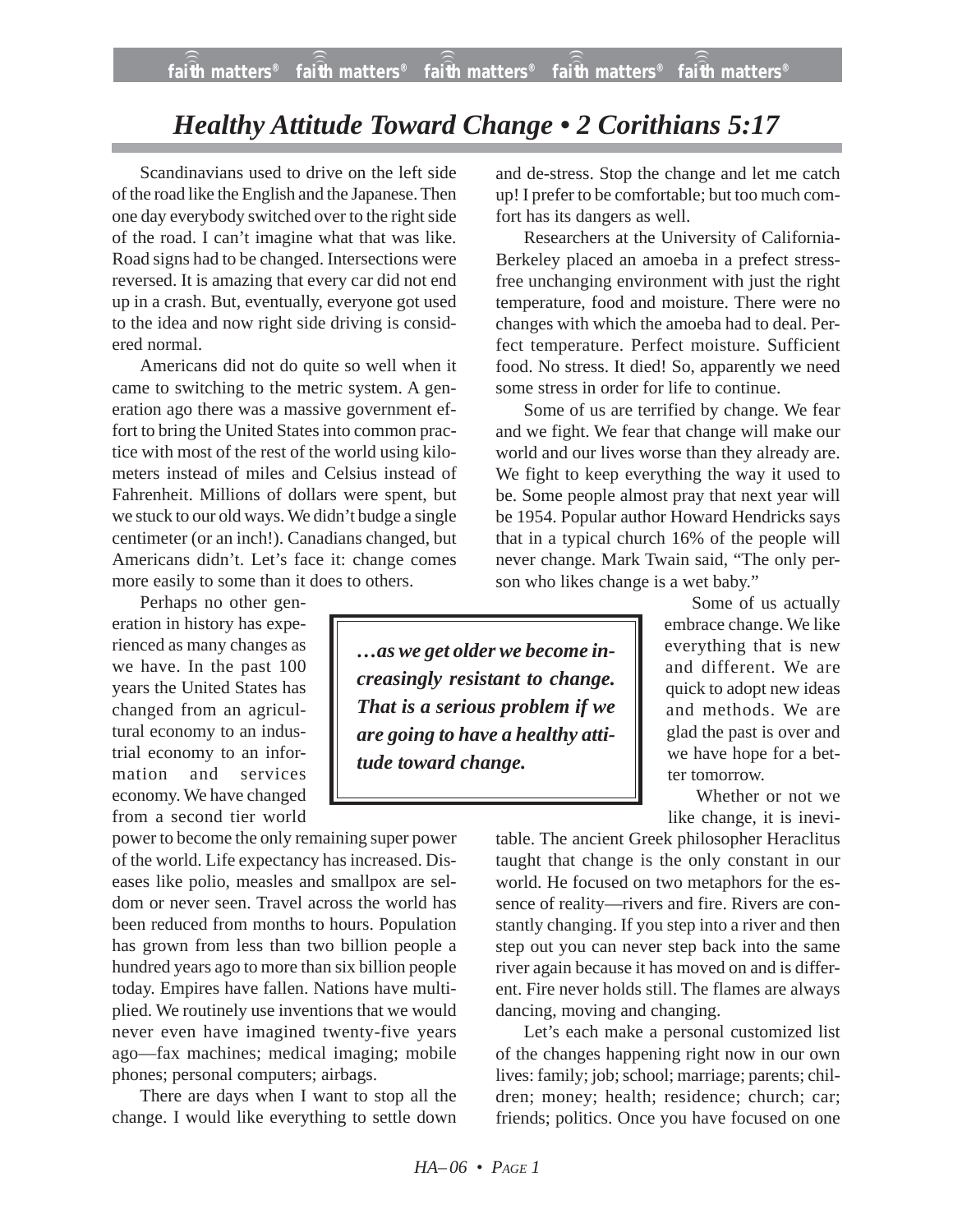## **faith matters® faith matters® faith matters® faith matters® faith matters®** ))) ))) ))) ))) )))

or a few changes currently happening in your life, quickly classify those changes as good or bad. Maybe, both!

A healthy Christian attitude toward change acknowledges that change is constant, change is inevitable and change will always be part of life. Every one of us experiences change every day. It will never stop. It cannot be stopped. The issue can never be the existence of change but the choices we make in the changes we face.

Change is at the very center of Christianity. God created a perfect world but it was changed by sin. God would not accept that as a permanent condition so he sought to intervene by sending his one and only Son. God's Son stepped down from heaven to earth and became a man named Jesus. In his 33 years on our earth Jesus changed blind people to sighted people, disabled people to walkers, hungry people to full, ignorant people to informed and sinners to saints.

Jesus himself changed. He changed from life to death when he was crucified and from death back to life when he was raised from the dead at Easter. And the great offer of Jesus is that he will change us to be like him. That is a process that begins at the moment we accept Jesus Christ as our Savior and continues until we are like Jesus in heaven forever.

Even heaven will not be static. It will include change as well. All of these wonderful changes are described in the Bible, but perhaps nowhere more than in II Corinthians 5:17 where we read, *" . . . if anyone is in Christ, he is a new creation; the old is gone, the new has come!"*

Those with a healthy attitude toward change are constantly deciding which changes are good, which changes are bad, which changes should be pursued and which changes should be resisted. We must decide which changes we can do something about and which changes are beyond our control.

Richard Halvorsen was Chaplain of the United States Senate. I once heard him tell about a prizefighter whose manager turned down an invitation to a boxing match. When asked why the manager said, "My fighter only has so many fights in him and we are not going to use one up on this opponent." The same goes for our attitude toward change. There are only so many changes we can fight.

Let's consider some examples:

- Your cable TV provider offers free access to a pornography channel. (That is a bad change. Resist it.)
- You can get out of debt by shaping a budget and sticking to it. (That is a good change. Pursue it.)
- Your company is going to change its logo and you prefer the old one. Your spouse wants to repaint the family room and you don't like the color. Your car just turned over 30,000 miles and you prefer lower mileage. (Most of these are not very important changes and probably don't make much difference. Don't focus life on the unimportant and neglect the more important.)

In 1914, the Bayer Pharmaceutical Company started putting cotton in the top of every bottle of aspirin. But in 1999 Chris Allen, Bayer's vice president of technical operations, announced that there would be no more cotton in the bottles. He said, "We concluded there really wasn't any reason to keep the cotton except tradition. Besides, it's hard to get out."

Lots of things we do really are not important at all!

All changes are not equal. Some are important and some are not important. We need to focus our limited attention and energy on the changes that really matter. If you have been diagnosed with a permanent and incurable health problem, this is a change beyond personal control that will have to be accepted.

Those with a healthy attitude toward change refuse to see change as the enemy. They recognize that God regularly uses change for good. The Bible is full of calls to change. Jesus said in Matthew 18:3-4, *"I tell you the truth, unless you change and become like little children, you will never enter the kingdom of heaven. Therefore, whoever humbles himself like this child is the greatest in the kingdom of heaven."*

One thing about children, they are resilient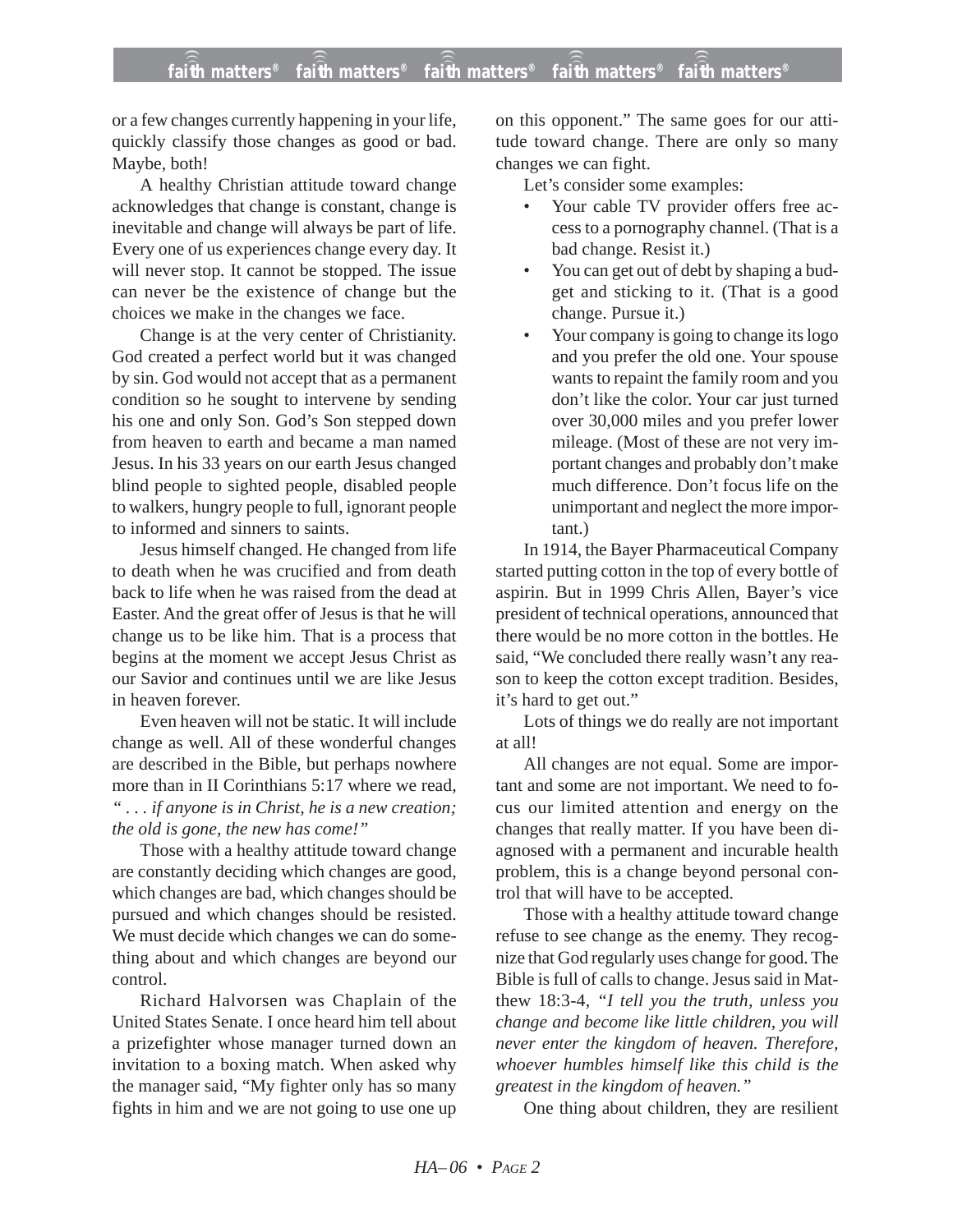## **faith matters® faith matters® faith matters® faith matters® faith matters®** ))) ))) ))) ))) )))

in their ability to change. But as we get older we become increasingly resistant to change. That is a serious problem if we are going to have a healthy attitude toward change. You see, often it has nothing to do with the change itself. We just become set in our ways and are against all change. That is not healthy

That is the way it became for Merhan Karini Nasseri when he was expelled from his native Iran in 1988. He flew to Paris and was refused entry by the French government. He tried Belgium. He flew to London and was sent back to Paris. Without passport or papers he became a man without a country.

Nasseri lived in the Paris airport for eleven years. He washed in the public restrooms, re-

ceived handouts from airport employees and every day he sat at a table and bench and wrote in his diary. His home was Terminal One.

In September of 1999 the French government

finally gave in and issued to him an international travel card and a French residency permit. He tucked it in his pocket, went back to his bench, wrote in his diary and refused to leave Terminal One. He was free to go anywhere in the world but he decided to stay in Terminal One where he was comfortable.

Don't refuse to change. You may not be stuck in an airport terminal but you may be stuck in some habitual sin, a bad attitude, a dysfunctional relationship or a lousy job. It is unhealthy to refuse to change or blame others and stay stuck where God does not want you to be. As we get older, let us get wiser, not resistant to change.

Some questions might be helpful. What would God like to change in your life? What would you like to change in your life? What are you going to do about the changes you and God would like to see happen?

Everything so far is pretty much just common sense. It applies to just about everyone. But we are looking for something more than pop psychology. We want to have a healthy Christian attitude toward change. Philippians 2:5 says, "*Your attitude should be the same as that of Christ Jesus."*

A healthy Christian attitude toward change has confidence in God. Like Jesus did! We can see that in several biblical teachings. In Philippians 1:6 we read, *" . . . being confident of this, that he who began a good work in you will carry it on to completion until the day of Christ Jesus."* God is working inside every Christian to change us for good!

You know those roadside signs that say "Men At Work"? Imagine there is a sign around your neck that says "God at Work". There could be. God is changing our lives and we should welcome those changes.

*A healthy Christian attitude toward change has confidence in God.*

Some of us are tougher to change than others. Some of us welcome God's changes and others of us fight every change. Either way, God never gives up on us. God never quits. He works and works

and works to change us.

II Corinthians 3:18 explains that we "*are being transformed into his likeness with ever-increasing glory, which comes from the Lord, who is the Spirit."* God is transforming us to be like Jesus. That transformation is easier for some than others. Some of us are like clay that needs to be gently molded. Some of us are like rocks that need to be beaten with a hammer. The point is that the Holy Spirit of God is absolutely determined to do whatever it takes to change us to be like Jesus.

Romans 8:28 says, *" . . . we know that in all things God works for the good of those who love him, who have been called according to his purpose."* This teaching has to be one of the most quoted lines in the Bible; yet it is often misunderstood. It does not promise that every detail of our lives will work out the way WE want them to work out. Rather, God promises to do whatever he needs to do in order to accomplish his good purpose in our lives. God will work through pain and pleasure, through poverty and prosperity, through marriage and divorce, through health and